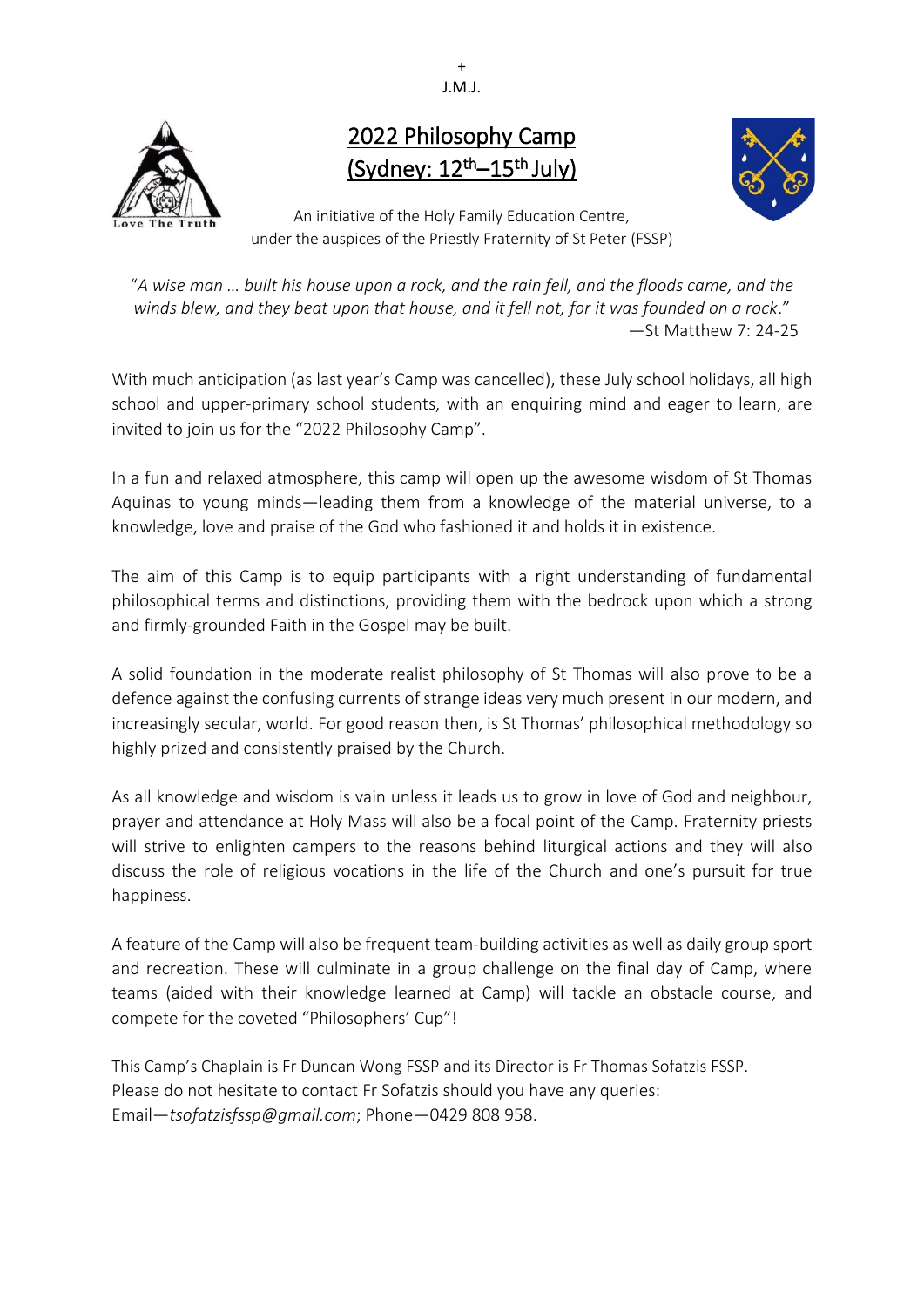

## Camp Information



When: Tuesday 12<sup>th</sup> July – Friday 15<sup>th</sup> July (School Holidays)

Ages: School Grades  $5 - 12$  (to be taught in 3 groups)

Time: 8:00 am – 6:00 pm

## Venue:

| Children to be dropped off at:            | Children to be picked up from:        |
|-------------------------------------------|---------------------------------------|
| Maternal Heart of Mary Church (courtyard) | The John Berne School                 |
| Charles O'Neill Way,                      | At the end of Charles O'Neill Way,    |
| Off Thomas Street, Lewisham, NSW 2049     | Off Thomas Street, Lewisham, NSW 2049 |

## Cost:

- Standard Fee: \$75 /child; \$200 /family of 3+
- No one will be turned away for financial reasons; scholarships are available.

Meals: The above cost includes meals (morning-tea, lunch, afternoon-tea & dinner) which will be provided by the Camp. Please indicate any special dietary requirements or allergies of your child (children) on the relevant section of the registration form.

## Daily Schedule (Tentative)

| Tuesday - Thursday |                                |                   |                                  |
|--------------------|--------------------------------|-------------------|----------------------------------|
| 7:30 am            | Registration / Info. Desk Open | $1:00$ pm         | Group Sport / Recreation         |
| $8:00$ am          | Camp begins with Holy Mass     | $2:00$ pm         | Liturgy Talk                     |
| $9:00$ am          | Introductory Talk              | $2:30$ pm         | Holy Half-Hour                   |
| $9:15$ am          | <b>Group Games</b>             | $3:00$ pm         | Afternoon Tea                    |
| 10:00 am           | Session 1 - Philosophy         | $3:15$ pm         | Science Show / Presentation      |
| 10:45 am           | Morning Tea                    | 3:45 pm           | Session 3 - Philosophy           |
| 11:00 am           | Session 2 - Philosophy         | $4:30 \text{ pm}$ | <b>Group Activities</b>          |
| 11:45 am           | <b>Group Activities</b>        | 5:00 pm           | Dinner                           |
| 12:30 pm           | Lunch                          | 5:50 pm           | Group Assembly before 6pm Finish |

| Friday     |                                          |           |                               |
|------------|------------------------------------------|-----------|-------------------------------|
| $8:00$ am  | <b>Group Assembly</b>                    | $1:00$ pm | <b>Vocations Presentation</b> |
| $8:15$ am  | Final Session - Philosophy / Apologetics | $2:45$ pm | Liturgy Talk                  |
| $9:00$ am  | <b>Group Revision</b>                    | $3:00$ pm | Solemn Sung Mass              |
| 9:30 am    | Rapid Fire Philosophy Quiz               | $4:15$ pm | Afternoon Tea                 |
| 10:00 am   | Morning Tea                              | $4:30$ pm | Assembly & Award Ceremony     |
| $10:15$ am | "Philosophers' Cup" Challenge            | $5:00$ pm | Dinner                        |
| 12:15 pm   | Lunch                                    | 6:00pm    | End of Camp                   |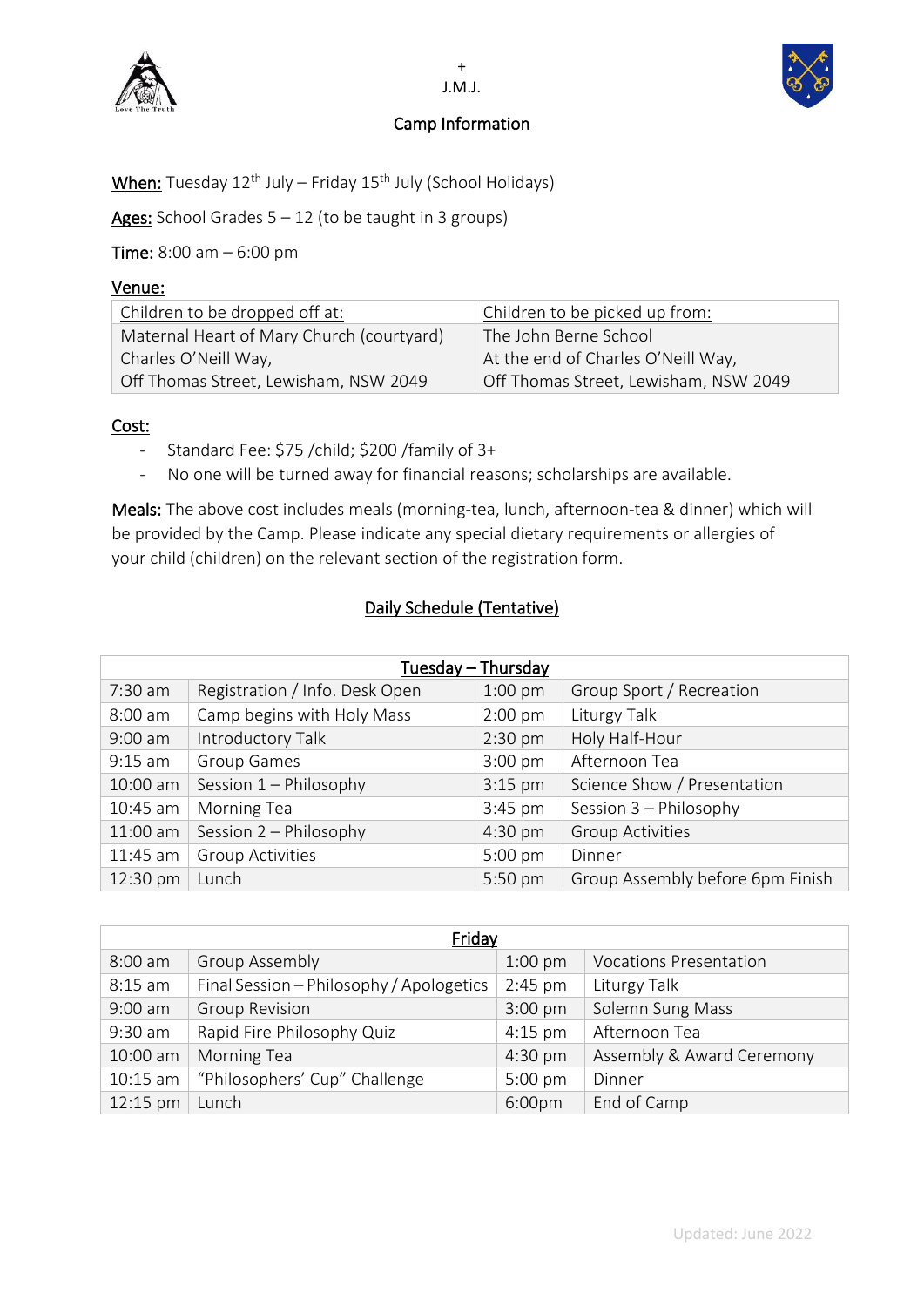



## Registration

[N.B.: To encourage a positive atmosphere at Camp, parents are requested only to enrol children who are willing and eager to participate.]

To register, please complete the registration forms (found following) and send with payment to:

| Email: (Preferred option)               | Post:                               |
|-----------------------------------------|-------------------------------------|
| Fr Thomas Sofatzis FSSP (Camp Director) | 2022 Philosophy Camp                |
| tsofatzisfssp@gmail.com                 | The Priestly Fraternity of St Peter |
|                                         | PO Box 917                          |
|                                         | Petersham, NSW 2049                 |

Please note:

- Cheques may be made payable to the "Priestly Fraternity of St Peter".
- Payment by cash or cheque may be made on the first morning of Camp for those who send their registration forms in via email. Should you prefer to pay via electronic transfer, please contact us for bank details.
- Please send registration forms to the above email address *only* (or mail address) postmarked no later than **Friday 1st July.**
- We will send a notification of acceptance by email. *Registrations are not confirmed until receipt of this notification.*

Any queries pertaining to registrations may be directed to Fr Thomas Sofatzis FSSP at the email address listed above.

| unuler information                     |                                          |  |  |
|----------------------------------------|------------------------------------------|--|--|
| What to bring (essentials):            | What not to bring:                       |  |  |
| - Writing book with pen or pencil      | - Personal Food (unless to be shared)    |  |  |
| - Hat and water-bottle                 | - Electronic Devices (gaming devices are |  |  |
| - Clothing and shoes modest for Church | strictly prohibited; phones may only     |  |  |
| yet suitable for outdoor sport and     | be used in emergencies or outside        |  |  |
| recreational activities                | Camp hours)                              |  |  |

## Further Information

Travel: Parents / guardians are responsible for their child's (children's) travel arrangements to and from Camp each day (as well as accommodation during the Camp).

Sign-in and sign-out: Parents / guardians are to sign in campers upon arrival each morning, and sign out before departure in the afternoon. Unless, being of suitable age, you indicate on the Registration Form that your child (children) will be making his (their) own way to and from Camp.

## Early Drop-Off and Late Pick-Up:

- Two members of Camp Staff will be on duty from 7:30 am each morning in the courtyard of Maternal Heart Church for early drop-offs.
- Please ensure Campers are promptly picked up at 6pm at the John Berne School. Please call or text the Camp Director if you are running late: 0429 808 958 (Fr Thomas Sofatzis FSSP).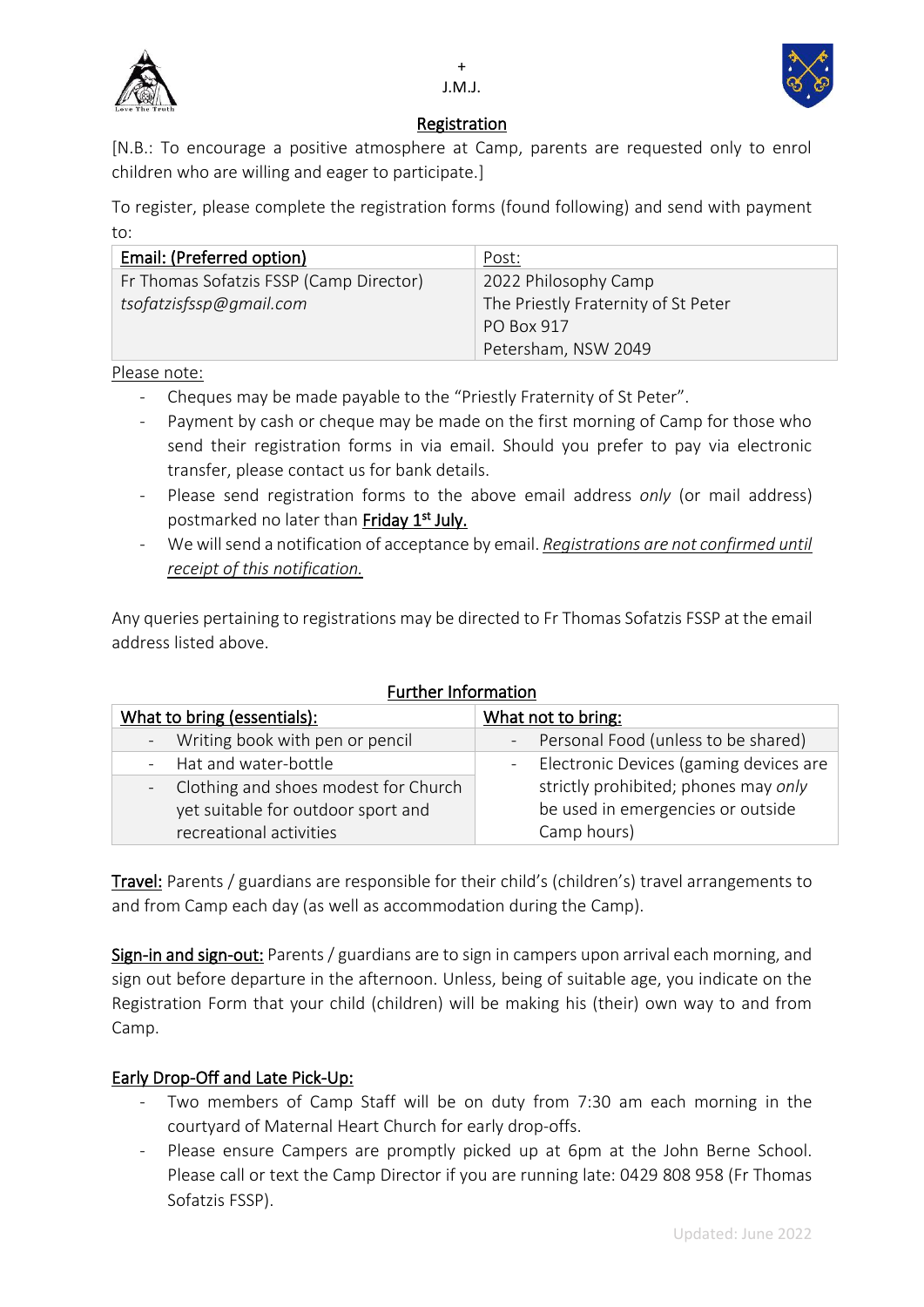



## Privacy:

All information contained in registration forms or collected during the "2022 Philosophy Camp" is confidential and for the use of the Holy Family Education Centre and the Priestly Fraternity of St Peter for mail-outs, follow-up, emergencies and administration. It may need to be shared with government agencies for statistical purposes or the police, where safety is a concern. Legal guardians of children may request to see or update this information at any time.

Information is collected and held by the Holy Family Education Centre, PO Box 917, Petersham NSW 2049 and the Priestly Fraternity of St Peter, PO Box 46, Pendle Hill NSW 2145.

## Use of Photos / Video:

During the Camp, photos / video footage may be taken of children in appropriate settings. We may like to use such photos / footage for the purpose of promoting the work of the Holy Family Education Centre and the Priestly Fraternity of St Peter. These photos / footage, for example, may appear in a brochure, or website, without identifying the names of children or their details. We seek your permission to use such photos / footage of your child (children) in this way. Please see the relevant section of the Parental / guardian permission and consent form.

## Donations:

Please consider making a donation to the Camp―this will assist us in improving Camp resources or offsetting Camp expenses. Please contact the Camp Director (Fr Thomas Sofatzis FSSP) should you like to assist. Email―*tsofatzisfssp@gmail.com*

## Emergency Contact:

In the case of an emergency please contact:

- 1. Camp Director: Fr Thomas Sofatzis FSSP: 0429 808 958
- 2. Assistant Camp Director: Fr Roger Gilbride FSSP: 0492 953 086
- 3. Camp Chaplain: Fr Duncan Wong FSSP: 0499 401 226 / (02) 9572 9694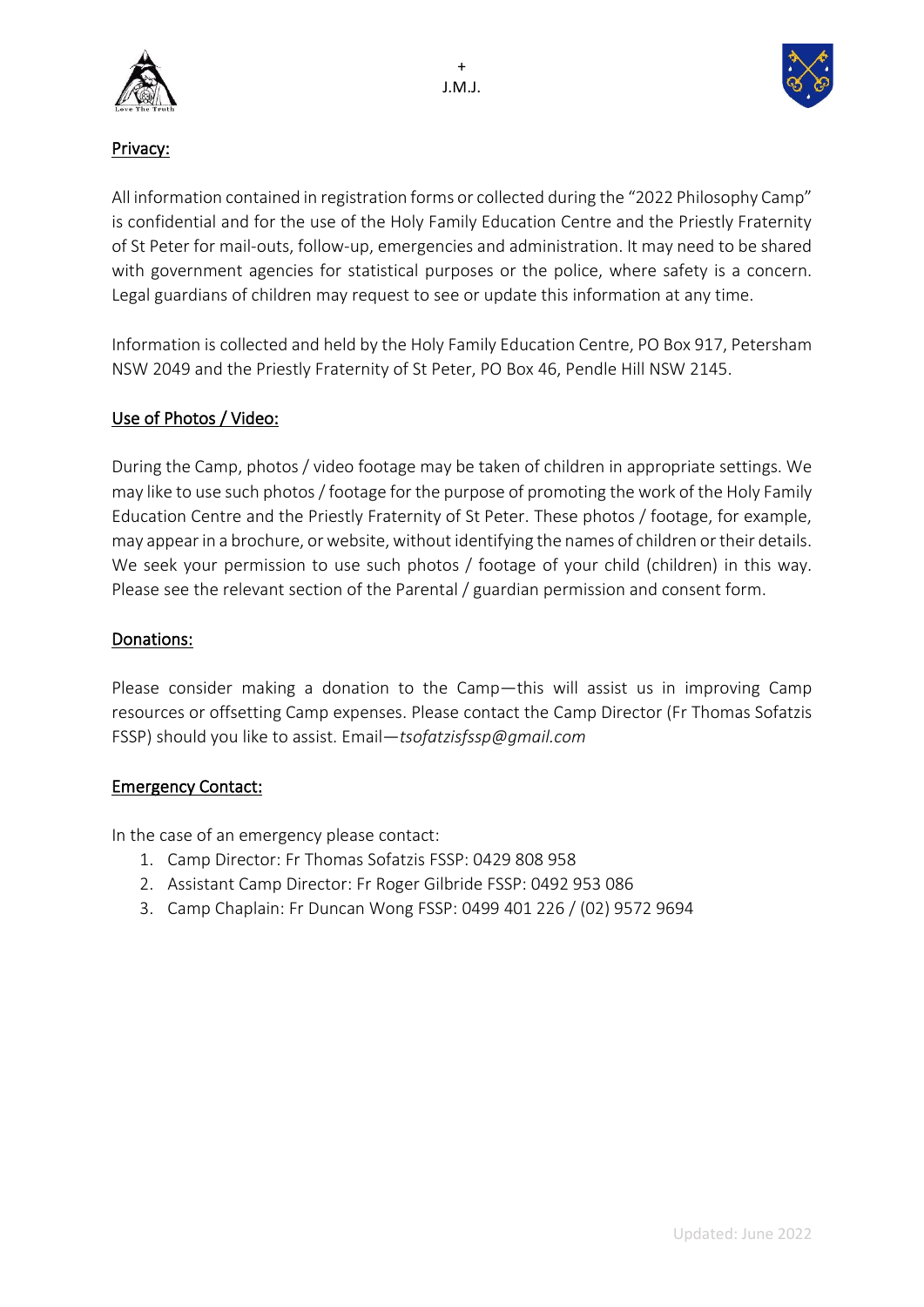



# 2022 Philosophy Camp – Registration Form

(Page 1 of 3)

N.B: Please send registration forms to the stated email (*tsofatzisfssp@gmail.com*) or mail address only, postmarked no later than *Friday 1<sup>st</sup> July*. We will send a notification of acceptance by email. *Registrations are not confirmed until receipt of this notification.*

| Child's Name:                                                                                                                                                                                                    | 1.                                                               |             | Male / Female |
|------------------------------------------------------------------------------------------------------------------------------------------------------------------------------------------------------------------|------------------------------------------------------------------|-------------|---------------|
| (Surname, Christian Name)                                                                                                                                                                                        | 2.                                                               |             | Male / Female |
|                                                                                                                                                                                                                  | 3.                                                               |             | Male / Female |
| Date of Birth:                                                                                                                                                                                                   | 1.                                                               |             | School Year:  |
|                                                                                                                                                                                                                  | 2.                                                               |             | School Year:  |
|                                                                                                                                                                                                                  | 3.                                                               |             | School Year:  |
| <u> Address:</u>                                                                                                                                                                                                 |                                                                  |             |               |
|                                                                                                                                                                                                                  | City:                                                            |             | Postcode:     |
|                                                                                                                                                                                                                  | Home Phone #: (                                                  |             |               |
| Parents / Guardians:                                                                                                                                                                                             | 1.                                                               |             |               |
|                                                                                                                                                                                                                  | Relation to Child(ren):                                          |             |               |
|                                                                                                                                                                                                                  | Email:                                                           |             |               |
|                                                                                                                                                                                                                  | Mobile #:                                                        | Work Ph. #: |               |
|                                                                                                                                                                                                                  |                                                                  |             |               |
|                                                                                                                                                                                                                  | 2.                                                               |             |               |
|                                                                                                                                                                                                                  | Relation to Child(ren):                                          |             |               |
|                                                                                                                                                                                                                  | Email:                                                           |             |               |
|                                                                                                                                                                                                                  | Mobile #:                                                        | Work Ph. #: |               |
| <b>Emergency Contact:</b>                                                                                                                                                                                        | Name:                                                            |             |               |
| (Other than above)                                                                                                                                                                                               | Relation to Child(ren):                                          |             |               |
|                                                                                                                                                                                                                  | Contact Ph. #:                                                   |             |               |
| <b>Authority to Collect:</b>                                                                                                                                                                                     | Please provide the names and contact phone numbers of the        |             |               |
| (Other than parents /                                                                                                                                                                                            | people authorized to pick-up your child(ren):                    |             |               |
| guardians)                                                                                                                                                                                                       | Name:                                                            |             |               |
|                                                                                                                                                                                                                  | Contact Ph. #:                                                   |             |               |
|                                                                                                                                                                                                                  | Name:                                                            |             |               |
|                                                                                                                                                                                                                  | Contact Ph. #:                                                   |             |               |
| Alternatively, if of suitable age, please tick the relevant box(es) if you give permission for your<br>child(ren) to make their own way to and from Camp: $\Box$ Child $1\Box$ Child $2\Box$ Child 3 (as above). |                                                                  |             |               |
| Other Pertinent                                                                                                                                                                                                  | Is there anything we should know to ensure better care for       |             |               |
| Information                                                                                                                                                                                                      | your child(ren)? (e.g. special needs, behavioural issues, fears, |             |               |
| (Non-Medical):                                                                                                                                                                                                   | custody arrangements etc.)                                       |             |               |
|                                                                                                                                                                                                                  |                                                                  |             |               |
|                                                                                                                                                                                                                  |                                                                  |             |               |
|                                                                                                                                                                                                                  |                                                                  |             |               |
|                                                                                                                                                                                                                  |                                                                  |             |               |

I certify that all the information given on this page is correct:

Name: \_\_\_\_\_\_\_\_\_\_\_\_\_\_\_\_\_\_\_\_\_\_\_\_\_\_\_\_\_\_\_Signature: \_\_\_\_\_\_\_\_\_\_\_\_\_\_\_\_\_\_\_\_\_\_\_\_\_\_\_\_\_\_\_\_\_\_Date: \_\_\_\_\_\_\_\_\_\_\_\_\_\_\_\_\_\_\_\_\_\_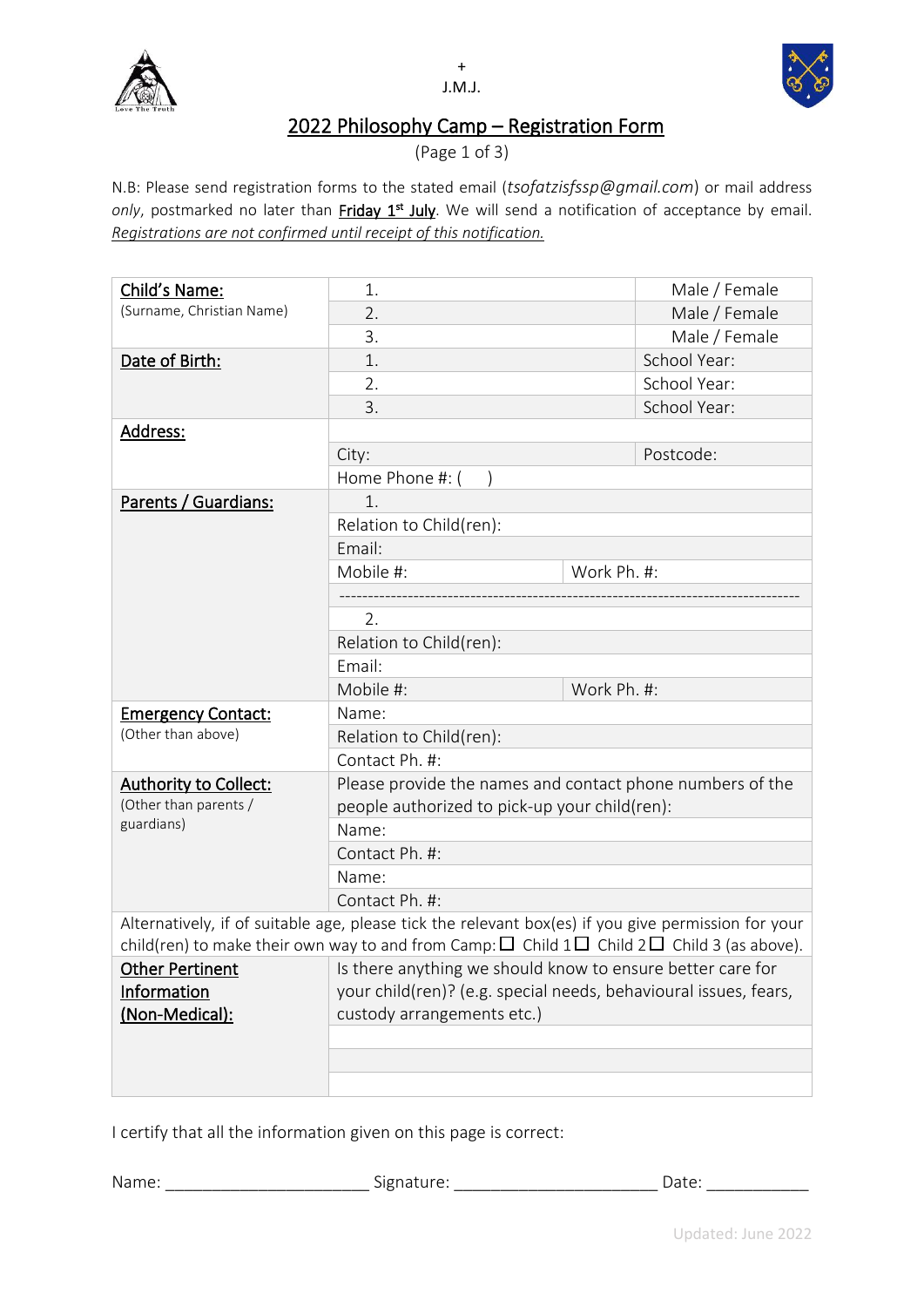



## 2022 Philosophy Camp – Registration Form

(Page 2 of 3)

## Medical Information:

We are aware of, and respect, the private nature of the following questions. Accurate and full answers are important to ensure our ability to provide for the well-being of your child(ren).

#### Please note:

## We are unable to administer medication to children participating in this Camp.

#### Name of Child 1:

Medical Requirements and Allergies (including all current medications):

Special Dietary Requirements:

#### ----------------------------------------------------------------------------------------------------------------------- Name of Child 2:

Medical Requirements and Allergies (including all current medications):

Special Dietary Requirements:

## Name of Child 3:

Medical Requirements and Allergies (including all current medications):

Special Dietary Requirements:

| Doctor / Medical Centre | Name:                                        |  |
|-------------------------|----------------------------------------------|--|
|                         | Address:                                     |  |
|                         | Contact Ph. #:                               |  |
| Medicare / Health       | Name and Address of Company (if applicable): |  |
| Insurance:              |                                              |  |
|                         |                                              |  |
|                         | Child $1$ – Policy or Medicare #:            |  |
|                         | Child 2 - Policy or Medicare #:              |  |
|                         | Child 3 - Policy or Medicare #:              |  |

-----------------------------------------------------------------------------------------------------------------------

I certify that all the information given on this page is correct:

| Nam<br>. | $\sim$<br>$\sim$ $  -$<br>- | $\overline{ }$<br>. |
|----------|-----------------------------|---------------------|
|          |                             |                     |